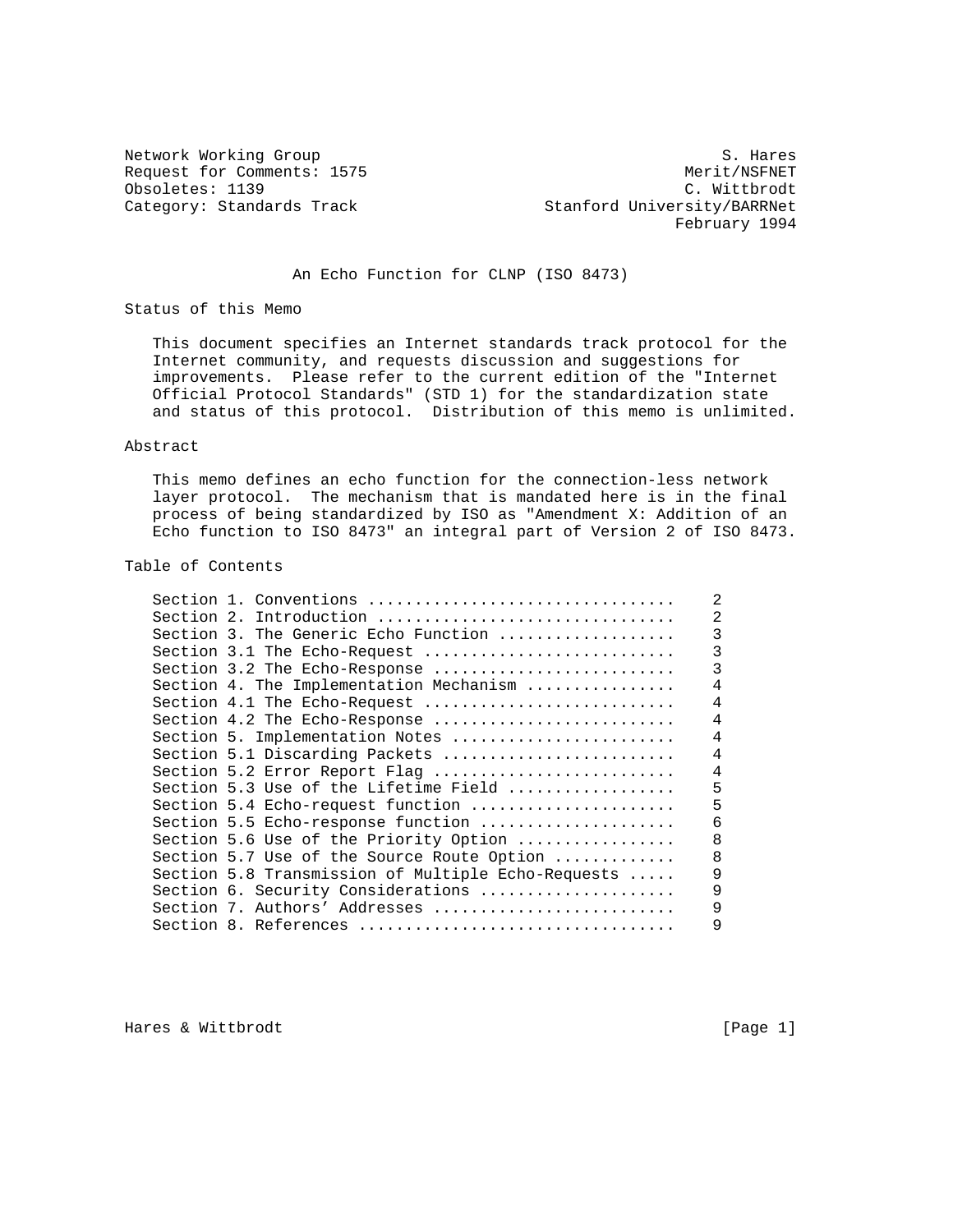#### 1. Conventions

 The following language conventions are used in the items of specification in this document:

- o MUST, SHALL, or MANDATORY -- the item is an absolute requirement of the specification.
- o SHOULD or RECOMMENDED -- the item should generally be followed for all but exceptional circumstances.
- o MAY or OPTIONAL -- the item is truly optional and may be followed or ignored according to the needs of the implementor.
- 2. Introduction

 The OSI Connection-less network layer protocol (ISO 8473) defines a means for transmitting and relaying data and error protocol data units, (PDUs) or preferably, packets through an OSI internet. Unfortunately, the world that these packets travel through is imperfect. Gateways and links may fail. This memo defines an echo function to be used in the debugging and testing of the OSI network layer. Hosts and routers which support the OSI network layer MUST be able to originate an echo packet as well as respond when an echo is received.

 Network management protocols can be used to determine the state of a gateway or link. However, since these protocols themselves utilize a protocol that may experience packet loss, it cannot be guaranteed that the network management applications can be utilized. A simple mechanism in the network layer is required so that systems can be probed to determine if the lowest levels of the networking software are operating correctly. This mechanism is not intended to compete with or replace network management; rather it should be viewed as an addition to the facilities offered by network management.

 The code-path consideration requires that the echo path through a system be identical (or very close) to the path used by normal data. An echo path must succeed and fail in unison with the normal data path or else it will not provide a useful diagnostic tool.

 Previous drafts describing an echo function for CLNP offered two implementation alternatives (see RFC 1139). Although backward compatibility is an important consideration whenever a change is made to a protocol, it is more important at this point that the echo mechanisms used on the Internet interoperate. For this reason, this memo defines one implementation mechanism (consistent with one of the previous drafts).

Hares & Wittbrodt [Page 2]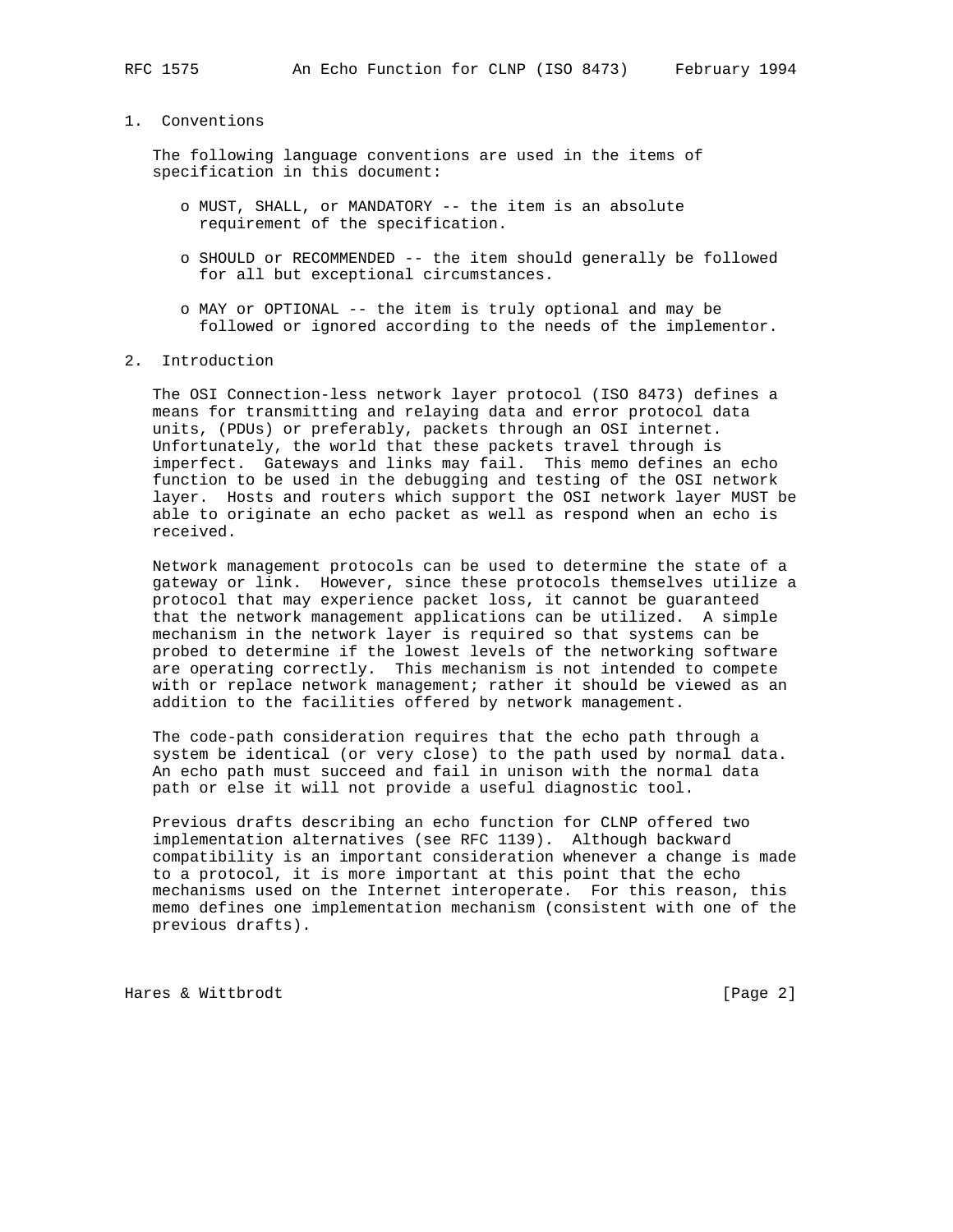## 3. The Generic Echo Function

 The following section describes the echo function in a generic fashion. This memo defines an echo-request entity. The function of the echo-request entity is to accept an incoming echo-request packet, perform some processing, and generate an echo-response packet. The echo implementation may be thought of as an entity that coexists with the network layer. Subsequent sections will detail the implementation mechanism.

 For the purposes of this memo, the term "ping" shall be used to mean the act of transmitting an echo-request packet to a remote system (with the expectation that an echo-response packet will be sent back to the transmitter).

#### 3.1. The Echo-Request

 When a system decides to ping a remote system, an echo-request is built. All fields of the packet header are assigned normal values (see implementation specific sections for more information). The address of the system to be pinged is inserted as the destination NSAP address. The rules of segmentation defined for a data (DT) packet also apply to the echo-request packet.

 The echo-request is switched through the network toward its destination. (An echo packet must follow the same path as CLNP data packet with the same options in the CLNP header.) Upon reaching the destination system, the packet is processed according to normal processing rules. At the end of the input processing, the echo request packet is delivered to the echo-request entity.

 The echo-request entity will build and dispatch the echo-response packet. This is a new packet. Except as noted below, this second packet is built using the normal construction procedures. The destination address of the echo-response packet is taken from the source address of the echo-request packet. Most options present in the echo-request packet are copied into the echo-response packet (see implementation notes for more information).

### 3.2. The Echo-Response

 The entire echo-request packet is included in the data portion of the echo-response packet. This includes the echo-request packet header as well as any data that accompanies the echo-request packet. The entire echo-request packet is included in the echo-response so that fields such as the echo-request lifetime may be examined when the response is received. After the echo-response packet is built, it is transmitted toward the new destination (the original source of the

Hares & Wittbrodt [Page 3]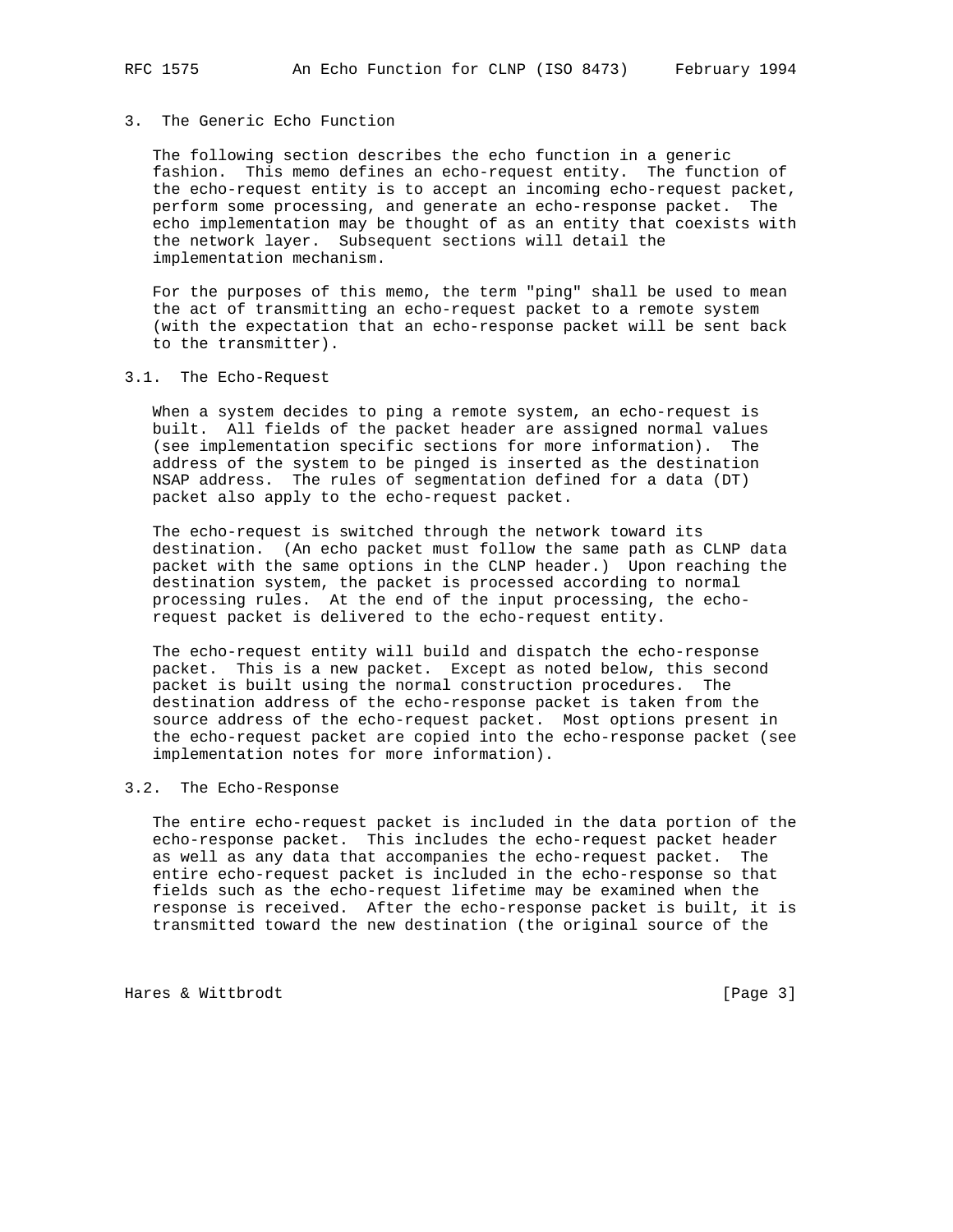echo-request). The rules of segmentation defined for a data packet also apply to the echo-response packet.

 The echo-response packet is relayed through the network toward its destination. (A echo response packet must follow the same path as a CLNP data packet with the same options in the CLNP header.) Upon reaching its destination, it is processed by the packet input function and delivered to the entity that created the echo-request.

4. The Implementation Mechanism

 The implementation mechanism defines two new 8473 packet types: ERQ (echo-request) and ERP (echo-response). With the exception of a new type code, these packets will be identical to the date packet in every respect.

4.1. The Echo-Request

The type code for the echo-request packet is decimal 30.

4.2. The Echo-Response

The type code for the echo-response packet is decimal 31.

5. Implementation Notes

 The following notes are an integral part of memo. It is important that implementors take heed of these points.

5.1. Discarding Packets

 The rules used for discarding a data packet (ISO 8473, Section 6.9 - Section 6.10) are applied when an echo-request or echo-response is discarded.

5.2. Error Report Flag

 The error report flag may be set on the echo-request packet, the echo-response packet, or both. If an echo-request is discarded, the associated error-report (ER) packet will be sent to the echo-request source address on the originating machine. If an echo-response is discarded, the associated error-report packet will be sent to the echo-response source address. In general, this will be the destination address of the echo-request entity. It should be noted that the echo-request entity and the originator of the echo-request packet are not required to process error-report packets.

Hares & Wittbrodt [Page 4]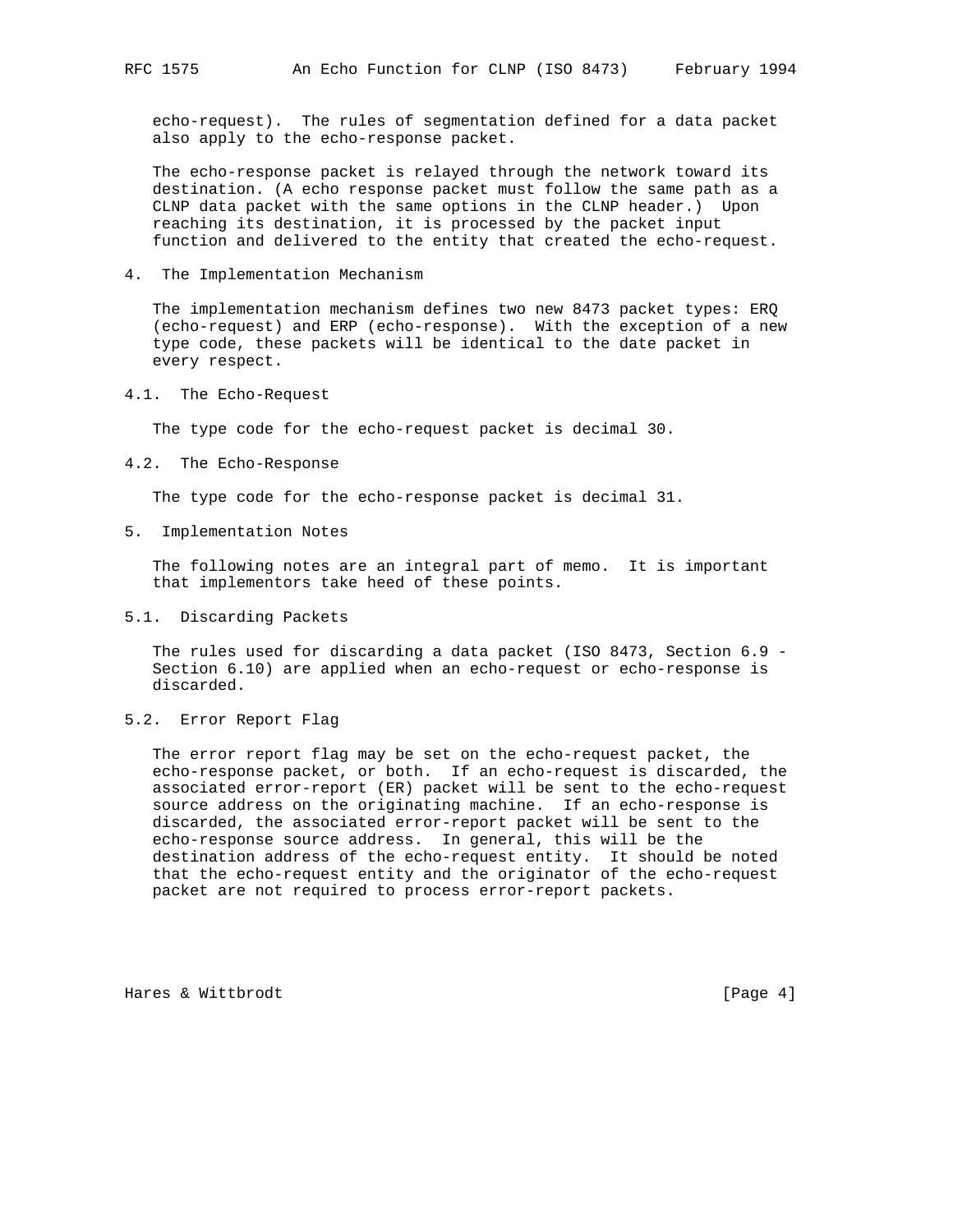# 5.3. Use of the Lifetime Field

 The lifetime field of the echo-request and echo-response packets should be set to the value normally used for a data packet. Note: although this memo does not prohibit the generation of a packet with a smaller-than-normal lifetime field, this memo explicitly does not attempt to define a mechanism for varying the lifetime field set in the echo-response packet. This memo recommends the lifetime value that would under normal circumstances by used when sending a data packet.

### 5.4. Echo-request function

 This function is invoked by system management to obtain information about the dynamic state of the Network layer with respect to (a) the reachability of specific network-entities, and (b) the characteristics of the path or paths that can be created between network-entities through the operation of Network layer routing functions. When invoked, the echo-request function causes an echo request (ERQ) packet to be created. The echo-request packet shall be constructed and processed by ISO 8473 network-entities in end systems and intermediate systems in exactly the same way as the data packet, with the following caveats:

 a) The information available to the packet composition function (ISO 8473) consists of current state, local information, and information supplied by system management.

 b) The source and destination address fields of the echo-request packet shall contain, respectively, a Network entity title (NET) of the originating network-entity and a Network entity title of the destination network-entity (which may be in either an end system or an intermediate system). NOTE: A Network entity title is syntactically indistinguishable from an NSAP address. The additional information in an NSAP address, if any, beyond that which is present in a Network entity title, is relevant only to the operation of the packet decomposition function in a destination end system, and therefore is not needed for the processing of an echo-request packet (from which no N-UNITDATA indication is ever produced). The fact that the source and destination address fields of the echo-request packet contain NETs rather than NSAP addresses therefore does not affect the processing of an echo-request packet by any network-entity.

 c) When an echo-request packet has reached its destination, as determined by the Header processing (call HEADER FORMAT Analysis function in ISO 8473), the echo-response function shall handle this Network Protocol Data Units (NPDU) instead of the packet

Hares & Wittbrodt [Page 5]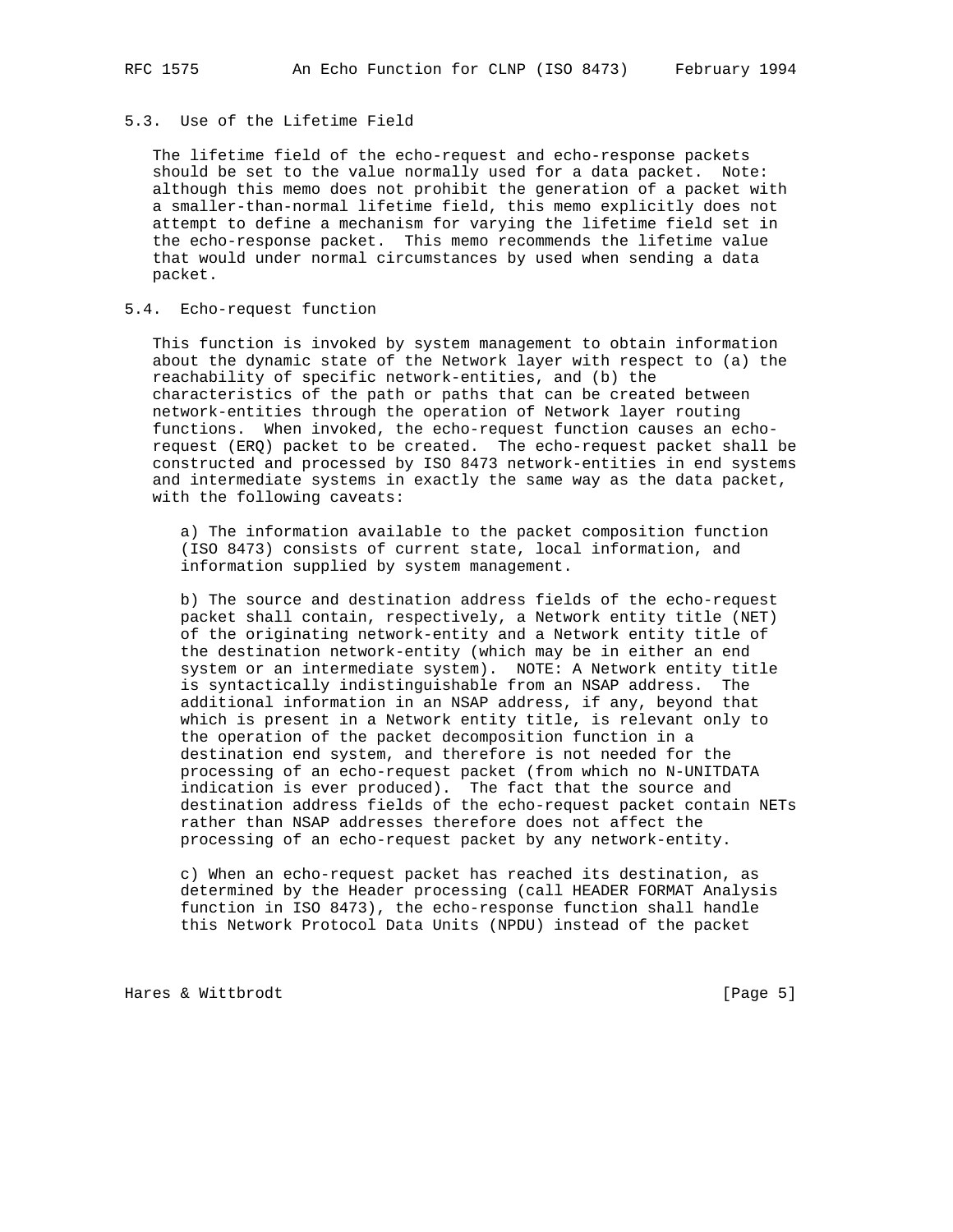decomposition function. In ISO 8473, the packet decomposition function is like a decomposing fish on the sea shore - it takes a packet down to its bare bones and processes it.

 Also, it is up to each individual system whether or not handling echo-request packets involves system management. One example of involving system management is the reporting reception of the echo packets as some systems do with the ping packet. Some systems find this of value if they are being pinged to death.

 d) The maximum length of the echo-request packet is equal to the maximum length of the echo-response packet minus the maximum length of the echo-response packet header. This ensures that the entire echo-request packet can be contained within the data field of the echo-response packet (see ISO 8473).

 e) The data part of the echo-request packet may, as a local matter, contain zero or more octets with any values that fit within the echo-request packet. (see (d) above for maximum length of the echo-request packet). If the first octet of data is binary 1000 0001, then an echo-response header is contained in the echo request packet. The existence of this header insures that a router can formulate a standard echo-response packet.

 Normally, the "more segmentation" flag in the encapsulated echo response packet header shall be zero, and the segmentation portion of the encapsulated packet shall not be included. The segmentation length in the echo-response packet header shall be zero.

 If the "more segmentation" flag is set in the encapsulated echo response packet header, then a segmentation length shall be filled in and the segmentation part of the echo-response packet header will be present in the echo-response header. This same segmentation function shall be present in the echo-response sent by the router.

 NOTE: However, this formulated echo-response is not required between any two systems. With a common format for an echo-request packet used in an environment such as the Internet, the echo-response header may not be needed, and may in fact be unnecessary overhead.

### 5.5. Echo-response function

 This function is performed by a network-entity when it has received an echo-request packet that has reached its destination, as determined by the Header format analysis function (ISO 8473 clause 6.3) that is, an echo-request packet which contains, in its destination address field, a Network entity title that identifies the network-entity. When invoked, the echo-response function causes an

Hares & Wittbrodt [Page 6]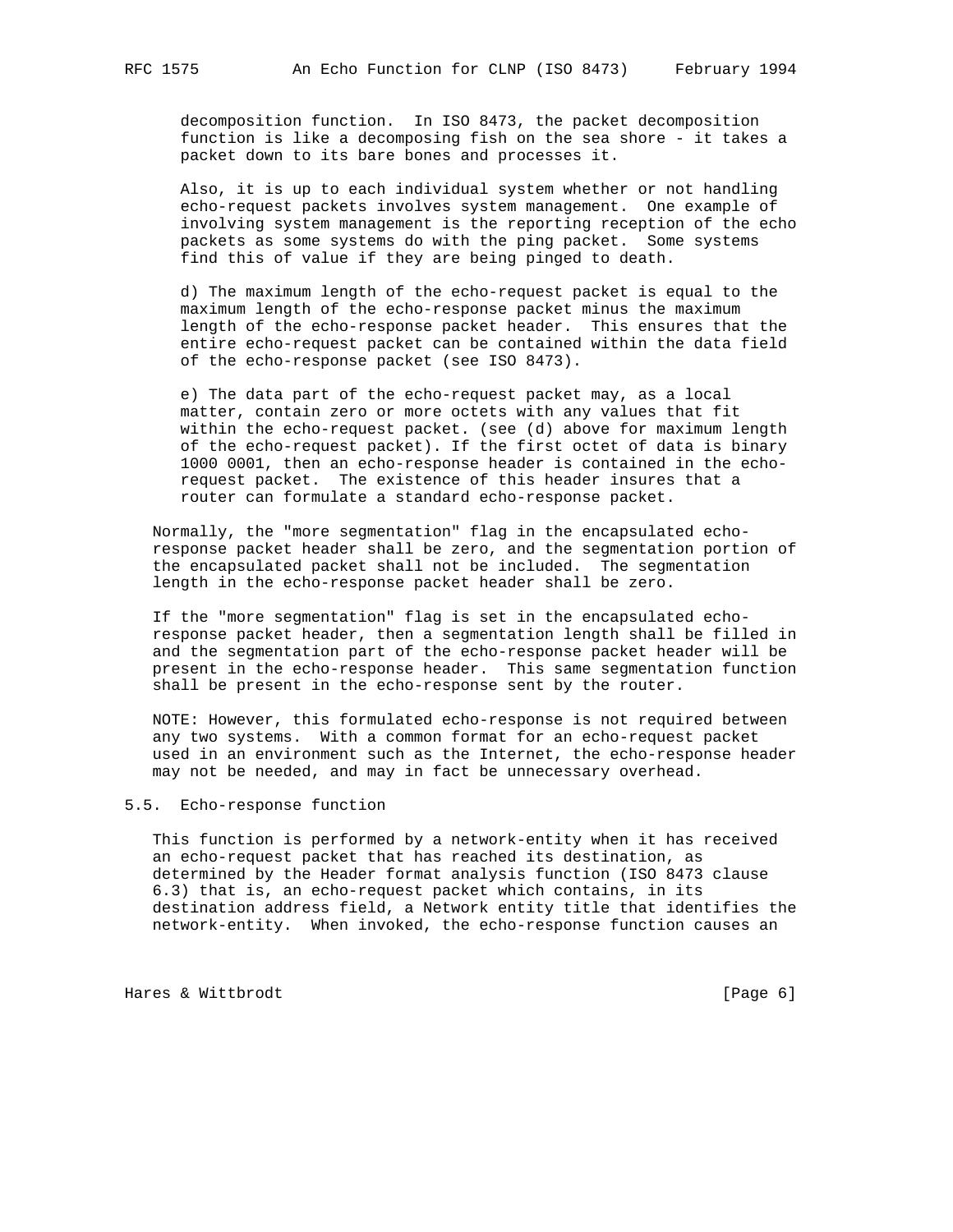echo-response (ERP) packet to be created. The echo-response packet shall be constructed and processed by ISO 8473 network-entities in end systems and intermediate systems in exactly the same way as the data packet, with the following caveats:

 a) The information available to the packet composition function consists of current state, local information, and information contained in the corresponding echo-request packet.

 b) The source address field of the echo-response packet shall contain the value of the destination address field of the corresponding echo-request packet. The destination address field of the echo-response packet shall contain the value of the source address field of the corresponding echo-request packet.

 c) The echo-request packet, in its entirety, shall be placed into the data part of the echo-response packet. The data part of the echo-response packet shall contain only the corresponding echo request packet.

 d) If the data part of the echo-request packet contains an echo response header, the packet composition function may, but is not required to, use some or all of the information contained therein to select values for the fields of the echo-response packet header. In this case, however, the value of the lifetime field contained in the echo-response packet header in the echo-request packet data part must be used as the value of the lifetime field in the echo-response packet. The values of the segment length and checksum fields shall be computed by the network-entity regardless of the contents of those fields in the echo-response packet header in the data part of the echo-request packet.

 e) The options part of the echo-response packet may contain any (or none) of the options described in ISO 8473 (but see Section 5.7 of this RFC). The values for these options, if present, are determined by the network-entity as a local matter. They may be, but are not required to be, either identical to or derived from the corresponding options in the echo-request packet and/or the echo-response packet header contained in the data part of the echo-request packet (if present). The source routing option in the echo-response packet shall not be identical to (copied from) the source routing option in the echo-request packet header. If the recording of route option in the echo-response packet is identical to (copied from) the recording of route option in the echo-request packet header, the second octet of the parameter value field shall be set to the value 3.

Hares & Wittbrodt [Page 7]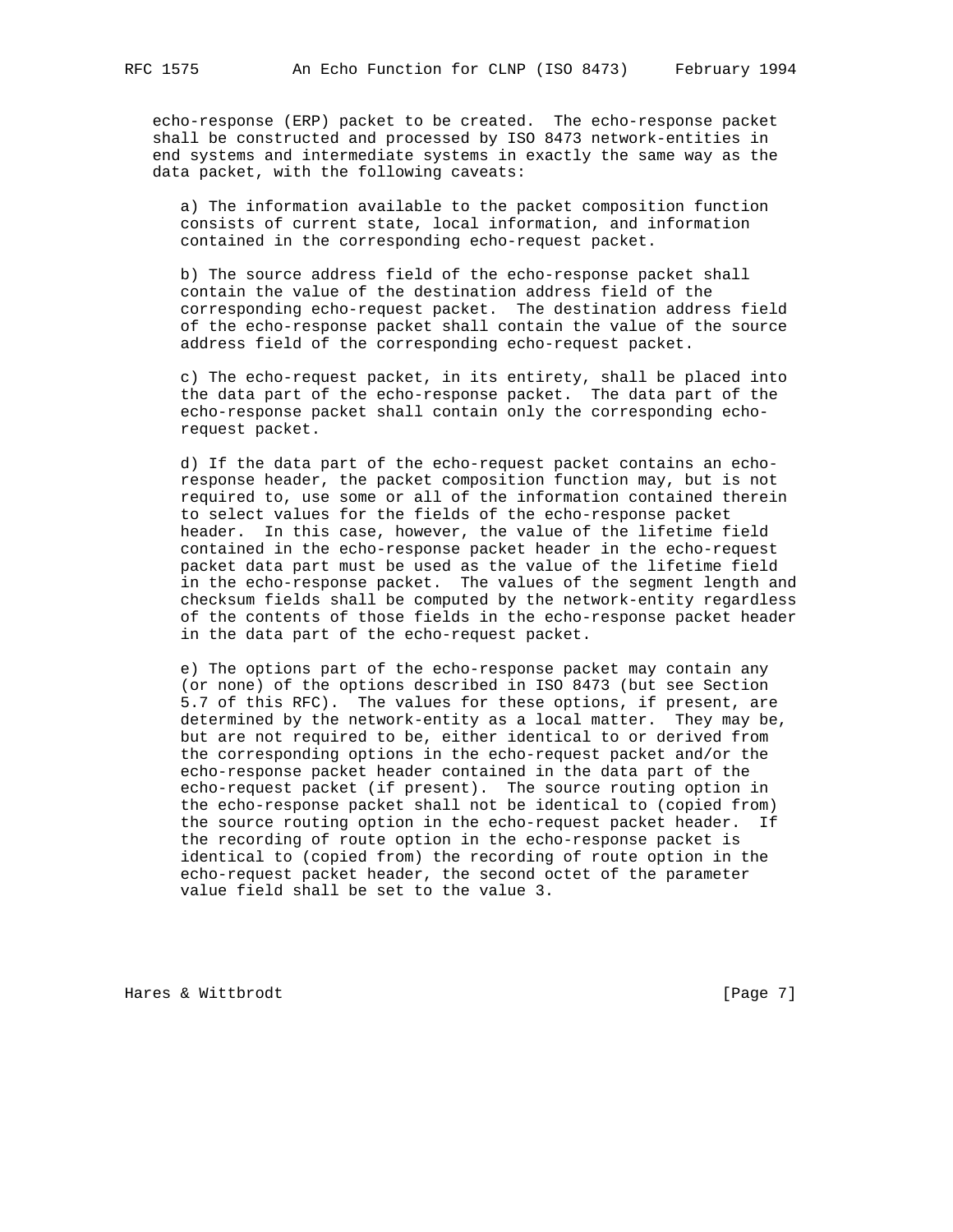f) It is a local matter whether or not the destination network entity performs the lifetime control function on an echo-request packet before performing the echo-response function. The destination network-entity shall make the same decision in this regard that it would make, as a local matter, for a data packet in accordance with ISO 8473.

### 5.6. Use of the Priority Option

 The 8473 priority function indicates the relative priority of packet. 0 is normal and 14 is the highest. Packets with higher values will be transmitted before lower values. The specific action upon receiving a 8473 packet with the priority field set is a "LOCAL MATTER". These means, any two systems could do it differently.

 Hopefully, in the future, Internet routers will handle this as a priority queueing function. Some implementors consider the priority queueing function to be a cap. For example, if a router is congested, all those packets with priorities higher than 20, will be allowed through, and those with priority less than 20 will be dropped.

 In short, the basic function of priority has wide latitude in the ISO specification. This wide latitude of implementation needs to be narrowed for implementations within a common network environment such as the Internet. The 8473 priority function is rarely implemented in today's Internet. The transmission of an echo-request packet with a priority set may provided unexcepted results until a more wide spread deployment of the priority feature in 8473 capable routers and end systems.

 However, if the priority function must be used it is the safest value may be the value 0 - which indicates Normal priority. It most likely this value will follow the 8473 pathways.

 In the future, as the implementation of the priority function further Internet documents will need to deal with its expected  $11S<sub>e</sub>$ 

#### 5.7. Use of the Source Route Option

 Use of the source route option in ISO 8473 may cause packets to loop until their lifetime expires. For this reason, this memo recommends against the use of the source route option in either an echo-request or echo-response packets. If the source route option is used to specify the route that the echo-request packet takes toward its destination, this memo does not recommend the use of an

Hares & Wittbrodt [Page 8]